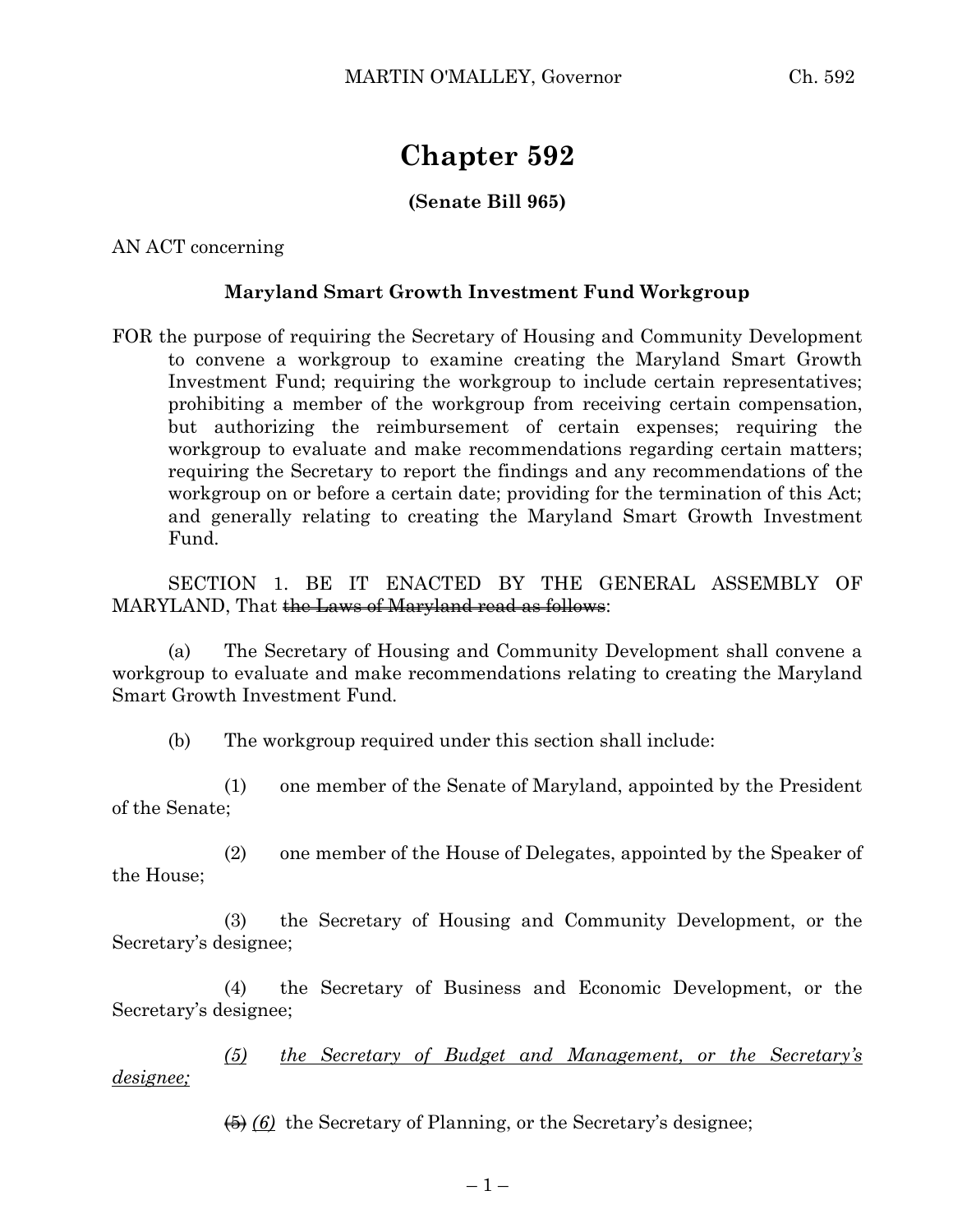(6) *(7)* the Secretary of Transportation, or the Secretary's designee;

(7) the Secretary of Budget and Management, or the Secretary's designee;

 $\leftrightarrow$  (8) the Chair of the Sustainable Growth Commission, or the Chair's designee;

 $(8)$  (9) up to five representatives from the private sector; and

 $\left(\frac{1}{2}\right)$  (10) up to three representatives from local government.

(c) A member of the workgroup:

(1) may not receive compensation as a member of the workgroup; but

(2) is entitled to reimbursement for expenses under the Standard State Travel Regulations, as provided in the State budget.

(d) The workgroup shall:

(1) review national and international experience in analogous fund creation, management, and governance;

(2) design a management and governance model to help accelerate smart growth, revitalization, and sustainable development in areas of the State such as sustainable communities and transit–oriented developments;

(3) identify criteria for how **money** *money* in the fund would be invested;

(4) examine potential funding sources, including institutional investors, high net worth investors, and public funds;

(5) examine investment instruments, including equity, debt, and guarantees;

(6) examine the benefits of developing "sidecar" funds that would be funded at the county level and would be coordinated with the Maryland Smart Growth Investment Fund; and

(7) design an investment and management model for the Maryland Smart Growth Investment Fund.

(e) On or before December 31, 2013, the Secretary of Housing and Community Development shall report the findings and recommendations of the